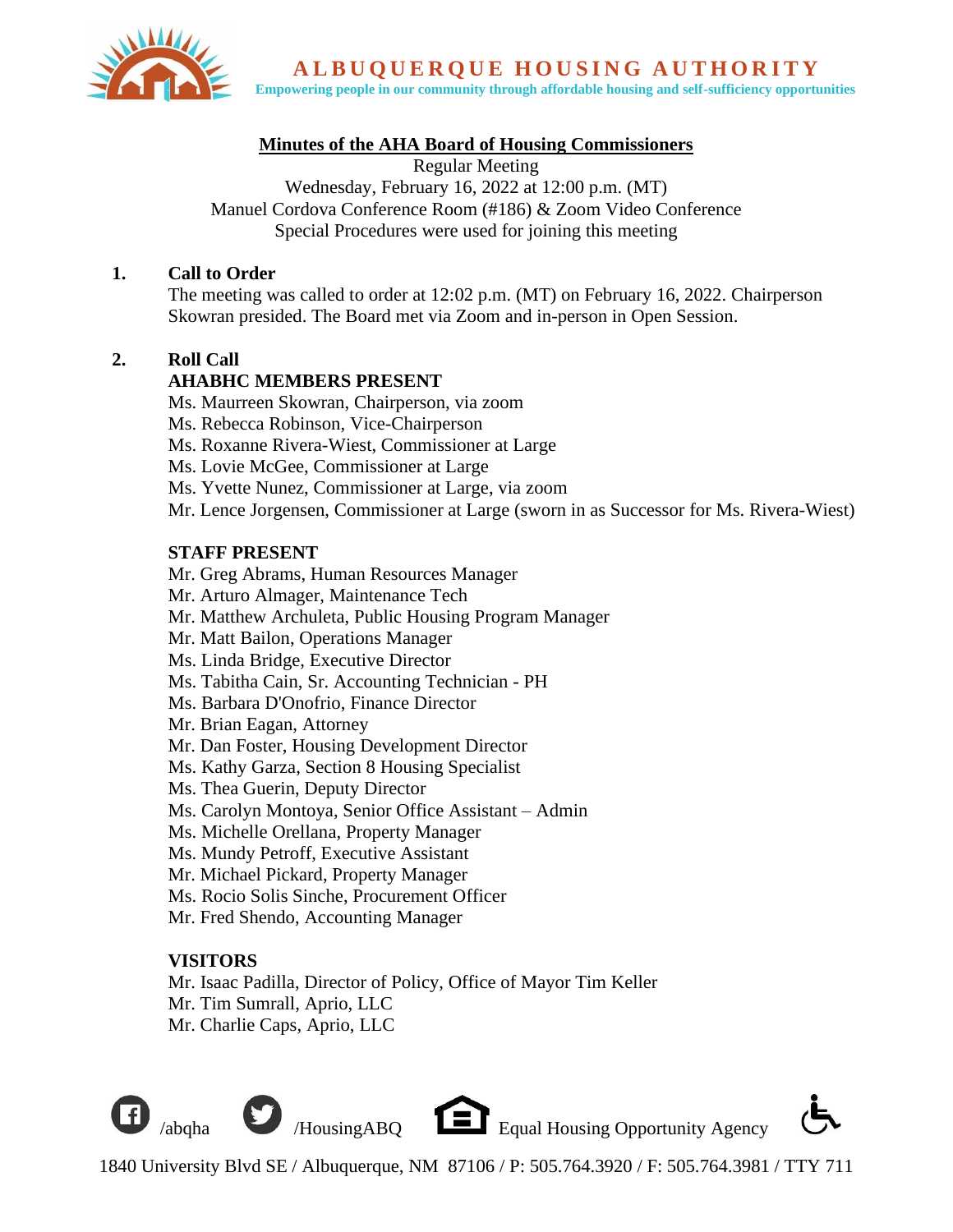## **3. Announcement**

City of Albuquerque Executive Communication (EC) 2021-492: Mr. Lence Jorgensen has been appointed to serve on the AHA Board of Housing Commissioners by Mayor Tim Keller. On January 19, 2022, the Albuquerque City Council voted 9 to 0 to confirm his nomination (see EC 2021-492.)

#### **4. Administration of the Oath of Office**

Oath of Office was administered by Mr. Eagan; Mr. Lence Jorgensen recited the Oath of Office. His first term of office ends on December 1, 2026. He is the successor for Commissioner Roxanne Rivera-Wiest.

## **5. Approval of Minutes**

Board of Housing Commissioners Meeting January 19, 2022

Member McGee moved to approve the minutes; seconded by Member Robinson. The motion carried by a 4-0-1 vote. (For: Skowran, Robinson, McGee, Nunez; Abstain: Jorgenson).

#### **6. Public Comment**

There were no public comments.

#### **7. Consent Agenda**

There were no consent agenda items.

#### **8. Resolutions and Communications**

a) Memorial 2022-01 Expressing Gratitude to Roxanne Rivera-Wiest (Executive Director Linda Bridge)

Ms. Bridge presented 'Memorial 2022-01 Expressing Gratitude to Roxanne Rivera-Wiest for her dedicated service to the People of Albuquerque' and addressed questions from Members of the Board.

Member Nunez moved to adopt 'Memorial 2022-01 Expressing Gratitude to Roxanne Rivera-Wiest for her dedicated service to the People of Albuquerque'; seconded by Member Robinson. The motion was carried by a 5-0 vote.

*Former Member Rivera-Wiest departed at 12:15 p.m.*

b) Report of the Secretary (Executive Director, Linda Bridge, Deputy Director Thea Guerin and Housing Development Director Dan Foster)

Ms. Bridge and Ms. Guerin presented the January/February update in the Report of the Secretary and the Albuquerque Housing Authority Production Snapshot Report, Mr. Foster presented the Capital Fund Report; all addressed questions from Members of the Board.

Member Robinson moved to accept receipt of the Report; seconded by Member Jorgenson. The motion was carried by a 5-0 vote.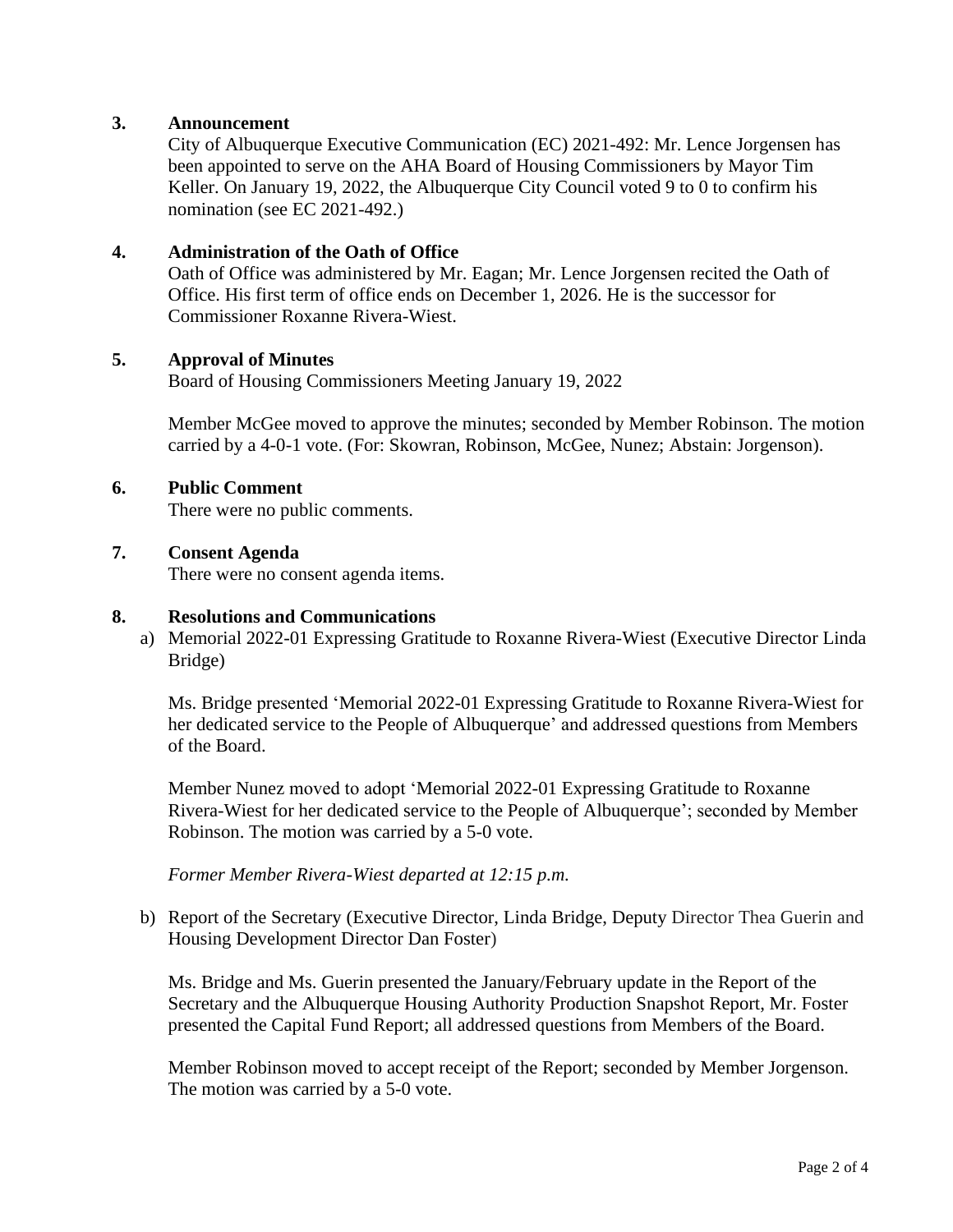c) Presentation and Acceptance of the 2021 Audit (Charlie Capps and Tim Sumrall, Aprio, LLC) (Finance Director Barbara D'Onofrio)

Mr. Tim Sumrall presented the Presentation and Acceptance of the 2021 Audit and addressed questions from Members of the Board.

Member McGee moved to accept receipt of the presentation; seconded by Member Robinson. The motion was carried by a 4-0-1 vote. (For: Skowran, Robinson, McGee, Nunez; Abstain: Jorgenson).

d) Quarterly Financial Report (Finance Director Barbara D'Onofrio)

Ms. D'Onofrio presented the Financial Report and addressed questions from Members of the Board.

Member Nunez moved to accept receipt of the Financial Report; seconded by Member Robinson. The motion was carried by a 4-0-1 vote. (For: Skowran, Robinson, McGee, Nunez; Abstain: Jorgenson).

e) 2021-2022 AHA Action Plan Quarterly Review (Deputy Director Thea Guerin)

Ms. Guerin presented the 2021-2022 AHA Action Plan Quarterly Review and addressed questions from Members of the Board.

Member Robinson moved to accept receipt of the 2021-2022 AHA Action Plan Quarterly Review; seconded by Member Jorgenson. The motion was carried by a 5-0 vote.

#### **9. New Business**

a) Review timeline for the HUD 5-Year Plan, Annual Plan, Admissions and Continued Occupancy Policy (ACOP), Section 8 Administrative Plan, and Capital Fund

Ms. Guerin presented the timeline for the HUD 5-Year Plan, Annual Plan, Admissions and Continued Occupancy Policy (ACOP), Section 8 Administrative Plan, and Capital Fund.

*Member Nunez departed at approximately 1:15 p.m., during the presentation of the timeline for the plans.* 

#### **10. Old Business**

There was no old business.

#### **11. Other Business**

The next scheduled Regular Meeting of the Board will be on Wednesday, March 16, 2022, at 12:00 p.m. The meeting will be held in person at the Albuquerque Housing Authority Administration Office, in the Carnis Salisbury Building, 1840 University Blvd SE,